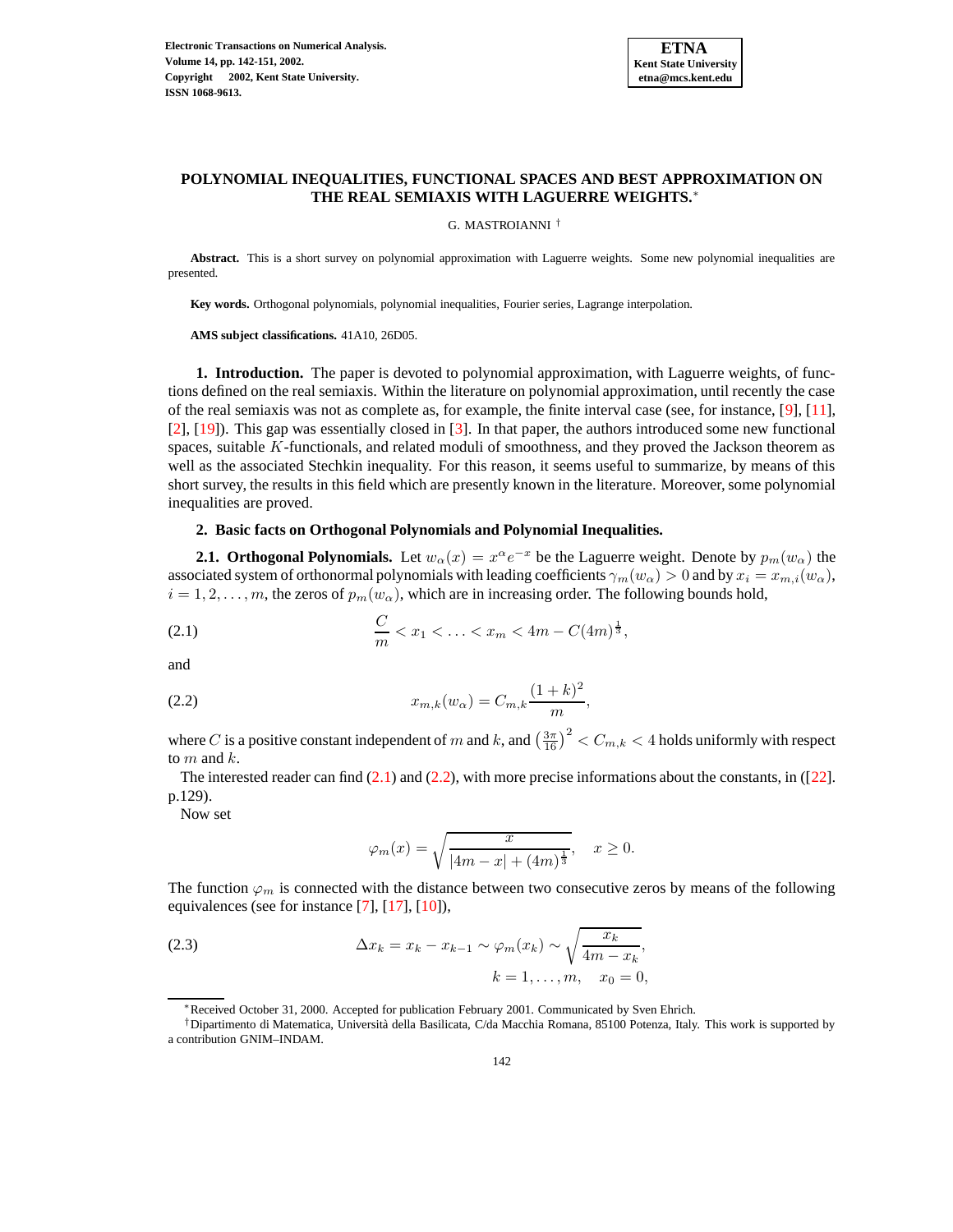**ETNA Kent State University etna@mcs.kent.edu**

where here and in the sequel, if a and b are positive functions of certain parameters,  $a \sim b$  means that  $\left(\frac{a}{b}\right)^{\pm 1} \leq C$  with C being a positive constant independent of the parameters of a and b.

The Christoffel numbers  $\lambda_k(w_\alpha) = \lambda_{m,k}(w_\alpha)$  are defined by  $\lambda_{m,k}(w_\alpha) = \lambda_m(w_\alpha, x_k)$ ,  $k = 1, 2, ..., m$ , where  $\lambda_m(w_\alpha, x) = [\sum_{k=0}^{m-1} p_k^2(w_\alpha, x)]^{-1}$  are the Christoffel functions. Sharp estimates of  $\lambda_m(w_\alpha, x)$ are useful in different contexts. Here we recall the following equivalence, which holds for  $\alpha > -1$  and  $x \in [0, 4m + A(4m)^{1/3}]$  ( $A > 0$  fixed),

<span id="page-1-0"></span>(2.4) 
$$
\frac{1}{C}\varphi_m(x) \leq \frac{\lambda_m(w_\alpha, x)}{(x + \frac{1}{m})^\alpha e^{-x}} \leq C\varphi_m(x),
$$

where C is independent of m and x. The equivalence  $(2.4)$  appeared for the first time in [\[7\]](#page-9-4), while its complete proof can be found in [\[13\]](#page-9-7).

One of the crucial facts in this context is the pointwise behaviour of  $P_m(w_\alpha, x)$ . Estimates for  $|p_m(w_\alpha, x)|$ ,  $\alpha$  > -1, can be found in [\[1\]](#page-8-2) and [\[16\]](#page-9-8). Here we prefer to recall a sharp equivalence which holds in a subinterval of  $[0, \infty)$  which contains all the zeros of  $p_m(w_\alpha)$ . More precisely, if  $x_d = x_{m,d}(w_\alpha)$  is a zero of  $p_m(w_\alpha)$  closest to x, i.e.  $|x-x_d| = \min_k |x-x_k|$ , then for any  $x \in [0, 4m + A(4m)^{1/3}]$ , with an arbitrary fixed  $A > 0$ , we get

<span id="page-1-1"></span>(2.5) 
$$
\frac{1}{C} \left( \frac{x - x_d}{x_d - x_{d\pm 1}} \right)^2 \le P_m^2(w_\alpha, x) e^{-x} \left( x + \frac{1}{m} \right)^{\alpha + \frac{1}{2}} \sqrt{|4m - x| + (4m)^{1/3}}
$$

$$
\le \left( \frac{x - x_d}{x_d - x_{d\pm 1}} \right)^2,
$$

where  $\alpha > -1$ , and C is a positive constant independent of x, x<sub>d</sub>, m, and  $p_n(w_\alpha)$ . The relation [\(2.5\)](#page-1-1) was proved in  $(13]$ , Lemma 3.2). From  $(2.5)$ , we get

<span id="page-1-4"></span>(2.6) 
$$
\sqrt{w_{\alpha}(x)}|p_n(w_{\alpha},x)|\sqrt[4]{x(4m-x+(4m)^{1/3})} \leq C, \quad \frac{a}{m} \leq x \leq 4m,
$$

with C independent of m and x, and  $a < m$  fixed.

**2.2. Polynomial inequalities.** The main idea in this context, due to G. Freud and P. Nevai, is to prove polynomial inequalities with exponential weight on unbounded intervals, using well–known polynomial inequalities (eventually weighted) on bounded intervals. To this end, the main tool is the so–called "infinite– finite range inequality" (expression coined by D. Lubinsky). First G. Freud proved similar inequalities in different norms. In the case of the real semiaxis and of the Laguerre weights, we can use the same strategy. To this end the following identity of Mhaskar–Saff [\[15\]](#page-9-9) is crucial (see also [\[21\]](#page-9-10), p.207),

<span id="page-1-2"></span>(2.7) 
$$
\max_{x \ge 0} |(P_m w_\alpha)(x)| = \max_{a_m \le x \le b_m} |(P_m w_\alpha)(x)|,
$$

 $\sqrt{m^2 + 2\alpha m}$  and  $b_m = \alpha + m + \sqrt{m^2 + 2\alpha m}$ . The  $L^p$ -version of [\(2.7\)](#page-1-2) is which holds true for any polynomial of degree  $m = 1, 2, \ldots (P_m \in \mathbb{P}_m)$  with  $\alpha > 0$ ,  $a_m = \alpha + m$ 

<span id="page-1-3"></span>(2.8) 
$$
\left(\int_0^{\infty} |(P_m w_\alpha)(x)|^p dx\right)^{1/p} \leq C \left(\int_0^{2m} |(P_m w_\alpha)(x)|^p dx\right)^{1/p},
$$

which holds for  $p \in (0, \infty)$ , and some C independent of m and  $P_m$ . Furthermore, we observe that [\(2.7\)](#page-1-2) and [\(2.8\)](#page-1-3) are still true if we replace  $x^{\alpha}$  with  $\left(x + \frac{1}{m}\right)^{\alpha}$ , for arbitrary real  $\alpha$ .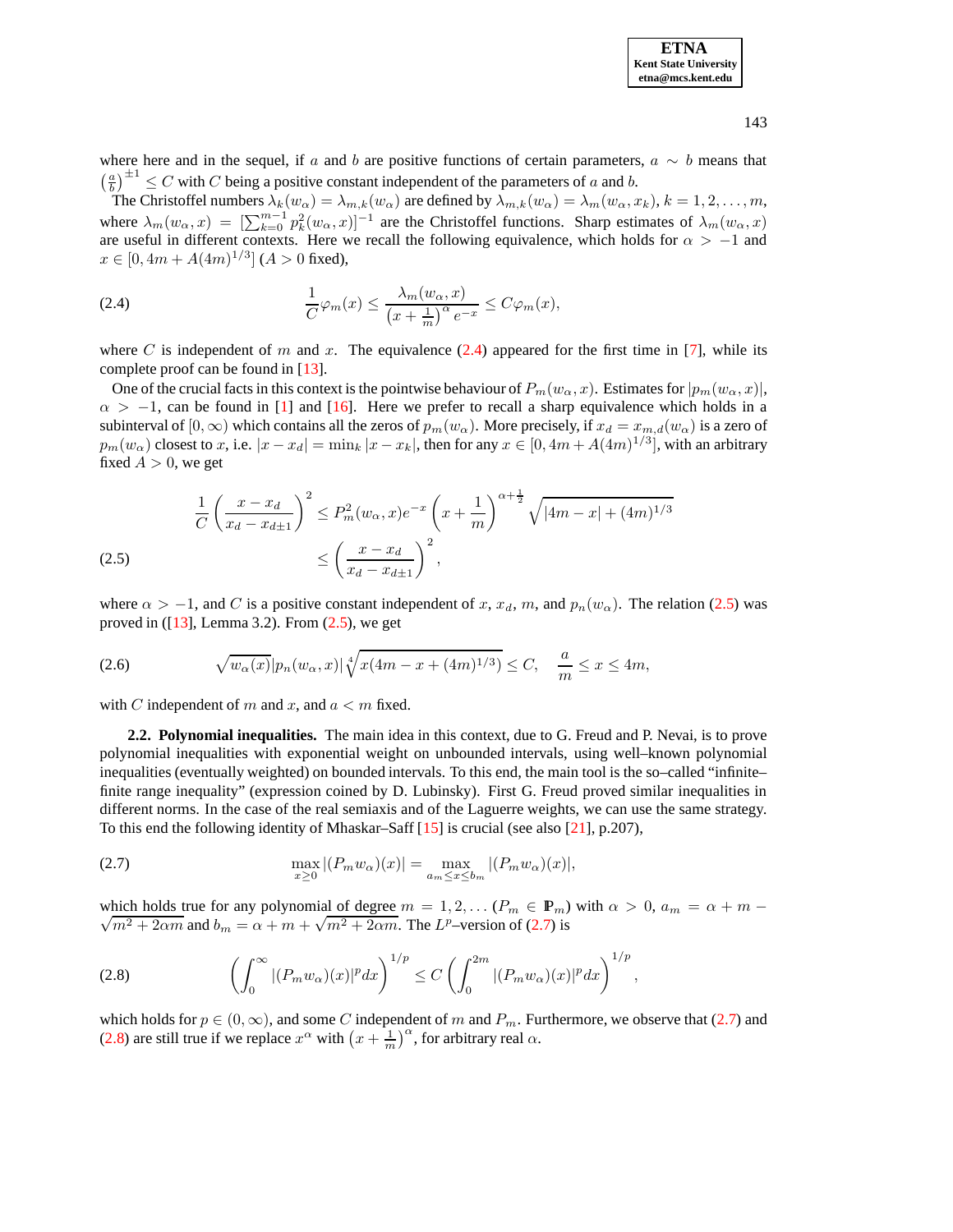

144

A second useful tool is to replace  $e^{-x}$  with a polynomial on each interval  $[0, \sigma m]$ ,  $\sigma > 0$  fixed. Indeed in [\[3\]](#page-8-1) it was proved that for any fixed  $\sigma$ , there exists a polynomial  $Q_{lm} \in \mathbf{P}_{lm}$ , with l integer independent of m, such that for  $x \in [0, \sigma m]$  we have

<span id="page-2-0"></span>
$$
\frac{e^{-x}}{2}\leq |Q_{lm}(x)|\leq \frac{3}{2}e^{-x}\quad \text{ and }\quad
$$

(2.9)

$$
|\sqrt{x}Q'_{lm}(x)| \le 2\sqrt{\sigma}\sqrt{m}e^{-x}.
$$

<span id="page-2-1"></span>Hence by  $(2.7)$  –  $(2.9)$ , for any polynomial  $P_m \in \mathbb{P}_m$ , we get

$$
\max_{x\geq 0} |(P_m w_\alpha)(x)| \leq 2 \max_{a_m \leq x \leq b_m} |(P_m Q_{lm})(x)x^\alpha|, \quad \alpha \geq 0,
$$

and

<span id="page-2-2"></span>
$$
(2.11) \qquad \left(\int_0^\infty |(P_m w_\alpha)(x)|^p dx\right)^{1/p} \le 2C \left(\int_0^{2m} |(P_m Q_{lm})(x)x^\alpha|^p dx\right)^{1/p}, \quad \alpha > -1/p,
$$

where  $0 < p < \infty$ , and C is the same constant in [\(2.8\)](#page-1-3). Consequently, inequalities with Laguerre weights of Remez, Schur, Nikolskii and Bernstein types can be deduced from [\(2.10\)](#page-2-1) and [\(2.11\)](#page-2-2) by the use of well known polynomial inequalities for the Jacobi weight  $x^{\alpha}$  (see for instance [\[12\]](#page-9-11), [\[18\]](#page-9-12)). Here we recall some inequalities since they are useful in different contexts.

**PROPOSITION 2.1.** *(Remez–type inequalities)* Let  $P_m \in \mathbf{P}_m$ *. For any fixed*  $a > 0$  *there exists a constant*  $C$ *, depending on a and independent of*  $m$  *and*  $P_m$ *, such that:* 

<span id="page-2-3"></span>
$$
(2.12)\qquad \qquad \left(\int_0^\infty |(P_m w_\alpha)(x)|^p dx\right)^{1/p} \le C\left(\int_{\frac{a}{m}}^{2m} |(P_m w_\alpha)(x)|^p dx\right)^{1/p},
$$

$$
\alpha > -1/p, \quad 0 < p < \infty,
$$

<span id="page-2-4"></span>*and*

(2.13) 
$$
\max_{x\geq 0} |(P_m w_\alpha)(x)| \leq C \max_{\left[\frac{a}{m}, 2m\right]} |(P_m w_\alpha)(x)|, \quad \alpha \geq 0.
$$

It is easy to deduce Schur type inequalities from [\(2.12\)](#page-2-3) and [\(2.13\)](#page-2-4). For instance, from (2.13), and for  $\beta \ge 0$ , we get

(2.14) 
$$
\max_{x\geq 0} |(P_m w_\alpha)(x)| \leq C m^{\beta} \max_{x\geq 0} |(P_m w_{\alpha+\beta})(x)|, \quad \alpha \geq 0.
$$

From  $(2.11)$ , changing variables on  $[0, 1]$ , we derive the Nikolskii inequality

<span id="page-2-5"></span>
$$
(2.15) \qquad \left(\int_0^\infty |(P_m w_\alpha)(x)|^q dx\right)^{1/q} \leq C m^{\frac{1}{p} - \frac{1}{q}} \left(\int_0^\infty |(P_m w_\alpha)(x)|^p dx\right)^{1/p},
$$

which holds true for arbitrary  $P_m \in \mathbb{P}_m$ , with  $0 < p < q \le \infty$ , and C independent of m and  $P_m$ . Inequality [\(2.15\)](#page-2-5), for  $1 \leq p < q \leq \infty$ , can be found in [\[14\]](#page-9-13) with a different proof. A general form of the Bernstein inequality is given in the following proposition.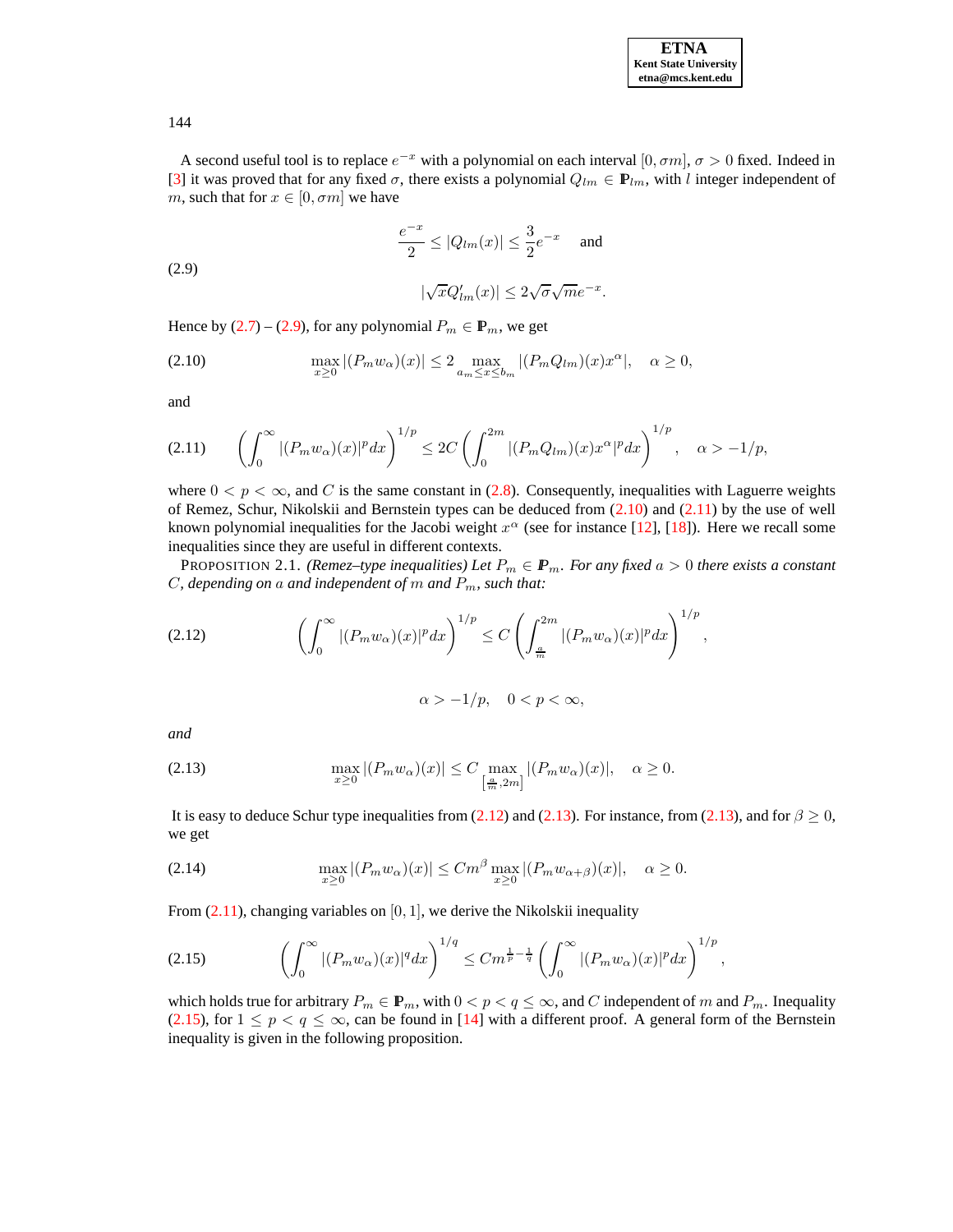| <b>ETNA</b>                  |
|------------------------------|
| <b>Kent State University</b> |
| etna@mcs.kent.edu            |

145

PROPOSITION 2.2. Let  $P_m \in \mathbf{P}_m$ ,  $P'_m(x) = \frac{d}{dx}P_m(x)$ , and let  $\gamma$  be an arbitrary real number. The *inequality*

<span id="page-3-1"></span>
$$
(2.16)\left(\int_0^\infty |P'_m(x)\left(x+\frac{1}{m}\right)^{\gamma+\frac{1}{2}}e^{-x}|^pdx\right)^{1/p} \le C\sqrt{m}\left(\int_0^\infty |P_m(x)\left(x+\frac{1}{m}\right)^\gamma e^{-x}|^pdx\right)^{1/p}
$$

*holds true with*  $0 < p < \infty$  *and a constant C independent of m and*  $P_m$ *. Moreover,* 

<span id="page-3-0"></span>
$$
(2.17) \qquad \max_{x\geq 0} |P'_m(x)\left(x+\frac{1}{m}\right)^{\gamma+\frac{1}{2}}e^{-x}| \leq C\sqrt{m}\max_{x\geq 0} |P_m(x)\left(x+\frac{1}{m}\right)^{\gamma}e^{-x}|,
$$

*where C* is a positive constant independent of m and  $P_m$ . The interested reader can find [\(2.17\)](#page-3-0) in [\[6\]](#page-9-14) and [\(2.16\)](#page-3-1) in [\[3\]](#page-8-1), with  $\gamma > -\frac{1}{p}$ .

For the moment, we want to remark that in the case  $\gamma > -\frac{1}{p}$ , using [\(2.12\)](#page-2-3), [\(2.16\)](#page-3-1) can be rewritten as

<span id="page-3-2"></span>
$$
(2.18)\qquad \qquad \left(\int_0^\infty |P'_m(x)\sqrt{x}w_\gamma(x)|^p\right)^{1/p} \le C\sqrt{m}\left(\int_0^\infty |P_m(x)w_\gamma(x)|^pdx\right)^{1/p}
$$

or

$$
(2.19) \qquad \qquad \left(\int_0^\infty |P'_m(x)w_\gamma(x)|^p\right)^{1/p} \leq Cm \left(\int_0^\infty |P_m(x)w_\gamma(x)|^p dx\right)^{1/p},
$$

with  $0 < p < \infty$  and C independent of m and  $P_m$ . Analogously, in the uniform norm we get

(2.20) 
$$
\max_{x \ge 0} |P'_m(x)\sqrt{x}w_\gamma(x)| \le C\sqrt{m} \max_{x \ge 0} |P_m(x)w_\gamma(x)|,
$$

<span id="page-3-3"></span>(2.21) 
$$
\max_{x \ge 0} |P'_m(x)w_\gamma(x)| \le Cm \max_{x \ge 0} |P_m(x)w_\gamma(x)|,
$$

with  $\gamma \geq 0$  and C independent of m and  $P_m$ .

The inequalities  $(2.18) - (2.21)$  $(2.18) - (2.21)$  $(2.18) - (2.21)$ , for  $p \ge 1$  and with different proofs, can be found in [\[8\]](#page-9-15) (see also [\[3\]](#page-8-1)).

For completeness, we also remark that concerning the weight  $w_\alpha(x) = x^\alpha e^{-x}$ , the Mhaskar–Saff interval is essentially given by [0, 2m]. In the case of the weight  $w_{\alpha,\lambda}(x) = x^{\alpha}e^{-\lambda x}$ ,  $\lambda > 0$ , using a simple dilation, the corresponding interval is  $[0,(2/\lambda)m]$ . For instance, in the case  $\lambda = 1/2$ , the interval is  $[0, 4m]$ , according to [\(2.6\)](#page-1-4). Finally we want to recall two inequalities which are connected with  $(2.7) - (2.8)$  $(2.7) - (2.8)$  $(2.7) - (2.8)$ . Indeed, for an arbitrary polynomial  $P_m$ , and for any fixed  $\delta > 0$ , we have

<span id="page-3-4"></span>
$$
(2.22)\left(\int_{2m(1+\delta)}^{\infty} |(P_m w_\alpha)(x)|^p dx\right)^{1/p} \le Ce^{-Am} \left(\int_0^{\infty} |(P_m w_\alpha)(x)|^p dx\right)^{1/p}, \quad 0 < p < \infty,
$$

<span id="page-3-5"></span>(2.23) 
$$
|(P_m w_\alpha)(x)| \le Ce^{-Am} \max_{[0,\infty)} |(P_m w_\alpha(x)|, x > 2m(1+\delta),
$$

where C and A depend on  $\delta$  and are independent of m and  $P_m$ . Inequalities [\(2.22\)](#page-3-4) and [\(2.23\)](#page-3-5) can be obtained by ([\[21\]](#page-9-10), p.207) and ([\[4\]](#page-9-16), p. 112).

Finally, in the inequalities of this section, we can replace the weight  $w_\alpha(x)$  by  $u_\alpha(x) = \frac{w_\alpha(x)}{(1+x)^\beta}$  $\frac{w_{\alpha}(x)}{(1+x)^{\beta}}, \beta > 0$ . In fact we can also associate to the function  $\frac{e^{-x}}{(1+x)^{x}}$  $\frac{e^{-x}}{(1+x)^{\beta}}$  a polynomial that satisfies [\(2.9\)](#page-2-0).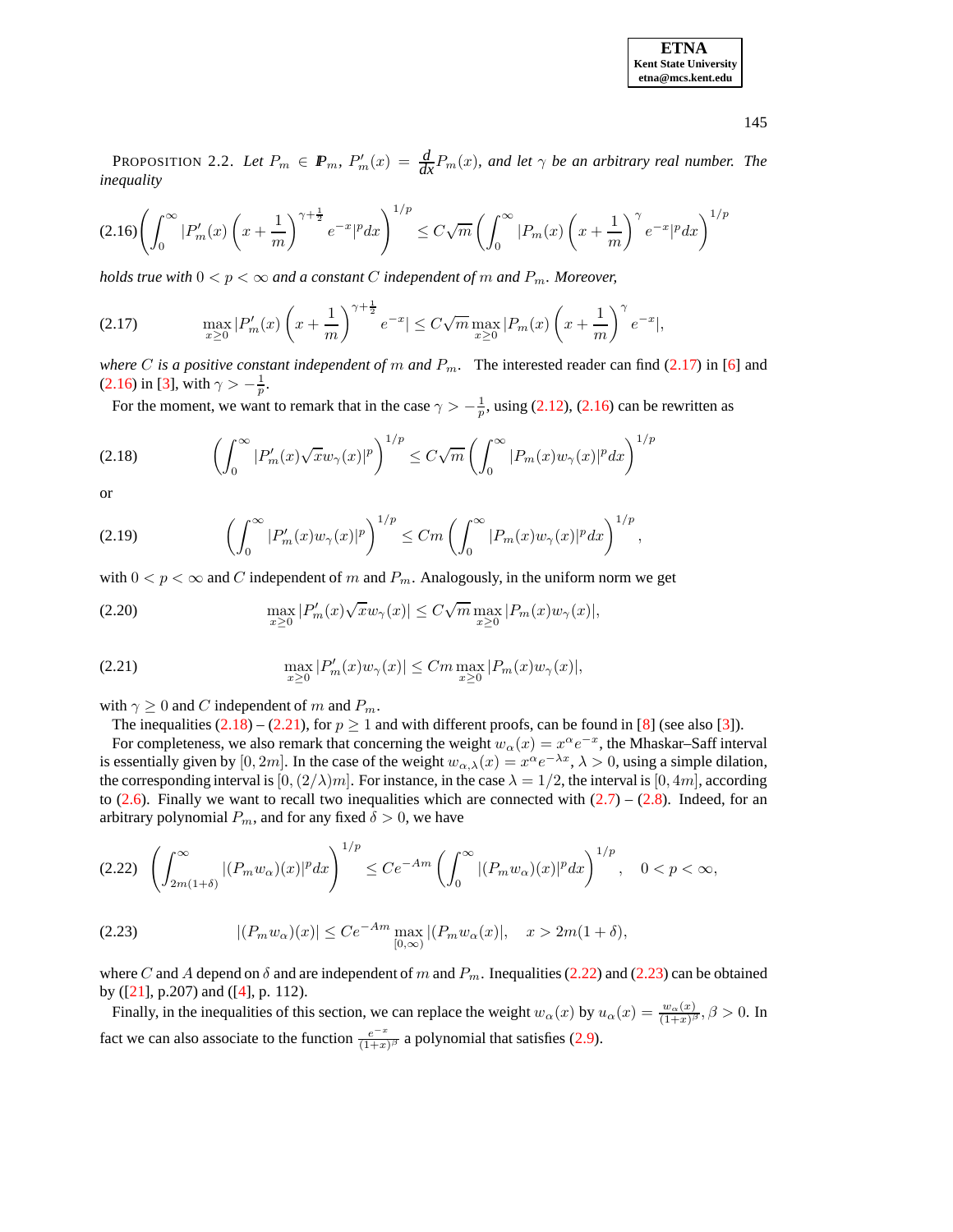

**3.** Functional spaces, Weighted K-Functionals and Moduli of Smoothness. Let  $w_\alpha(x) =$  $x^{\alpha}e^{-x}, x > 0, \alpha > -\frac{1}{p}, 1 \le p < \infty$ , be the Laguerre weight and denote by  $L_{w_{\alpha}}^p(a, b), 0 \le a < b \le \infty$ , the set of all functions such that

$$
||fw_{\alpha}||_{L^p_{w_{\alpha}}(a,b)}^p := \int_a^b |f(x)w_{\alpha}(x)|^p dx < \infty.
$$

In the sequel we will write  $||fw_\alpha||_p$  instead of  $||fw_\alpha||_{L^p_{w_\alpha}(0,\infty)}$  and  $L^p_{w_\alpha}$  instead of  $L^p_{w_\alpha}(0,\infty)$ . Let us introduce the space

$$
C_{w_{\alpha}} = \left\{ f \in C_{loc}^{0}: \lim_{x \to 0^{+}} |(fw_{\alpha})(x)| = 0 = \lim_{x \to \infty} |(fw_{\alpha})(x)| \right\}, \quad \alpha > 0,
$$

where  $C_{loc}^0$  denotes the set of all locally continuous functions on  $\mathbb{R}^+$  (i.e. the set of all continuous functions on every interval [a, b] such that  $0 < a < b < \infty$ ), equipped with the usual norm

$$
\|f\|_{C_{w_\alpha}}:=\|fw_\alpha\|_\infty=\max_{x\geq 0}|f(x)w_\alpha(x)|.
$$

If  $\alpha = 0$  (i.e.  $w_0(x) = e^{-x}$ ), then  $C_{w_0}$  is the space of all functions f which are continuous on  $[0, \infty)$  and satisfy the single condition

$$
\lim_{x \to \infty} |f(x)e^{-x}| = 0.
$$

Under the above assumptions, we set  $L^{\infty}_{w_{\alpha}} = C_{w_{\alpha}}, \alpha \geq 0$ .

For more regular functions and  $1 \le p \le \infty$ , we introduce the Sobolev space of order  $r \ge 1$ ,

$$
W_r^p := W_r^p(w_\alpha) = \left\{ f \in L^p_{w_\alpha} : \| f^{(r)} \varphi^r w_\alpha \|_p < \infty \right\}, \qquad \varphi(x) = \sqrt{x},
$$

equipped with the norm

$$
||f||_{W_r^p} := ||fw_\alpha||_p + ||f^{(r)}\varphi^r w_\alpha||_p.
$$

<span id="page-4-0"></span>The J. Peetre K-functional is given by

(3.1) 
$$
K_{r,\varphi}(f,t^r)_{w_{\alpha},p} := \inf_{g^{(r-1)} \in AC_{loc}} \{ \|(f-g)w_{\alpha}\|_p + t^r \|\varphi^r g^{(r)}w_{\alpha}\|_p \},
$$

where  $0 < t \leq 1, 1 \leq p \leq \infty$ , and  $AC_{loc}$  is the set of the locally absolutely continuous functions. In the sequel we will also use the so-called main part K-functional defined by

$$
(3.2) \qquad \tilde{K}_{r,\varphi}(f,t^r)_{w_{\alpha},p} := \sup_{0 < h \leq t} \inf_{g^{(r-1)} \in AC_{loc}} \{ \|(f-g)w_{\alpha}\|_{L^p(I_{rh})} + h^r \|\varphi^r g^{(r)} w_{\alpha}\|_{L^p(I_{rh})} \},
$$

where  $0 < t \leq 1, 1 \leq p \leq \infty, \varphi(x) = \sqrt{x}$  and  $I_{rh} = [4r^2h^2, \frac{1}{h^2}]$ ,  $h > 0$ .

In order to characterize the K-functional of  $f$  by means of structural properties of the same function, we introduce some weighted moduli of smoothness.

The first one is the analogue of the "main part of the  $\varphi$ −modulus of smoothness in  $[-1, 1]$ " introduced in [\[5\]](#page-9-17), and it is defined by

(3.3) 
$$
\Omega^r_\varphi(f,t)_{w_\alpha,p} := \sup_{0 < h \leq t} \|w_\alpha \Delta^r_{h\varphi} f\|_{L^p(I_{r_h})},
$$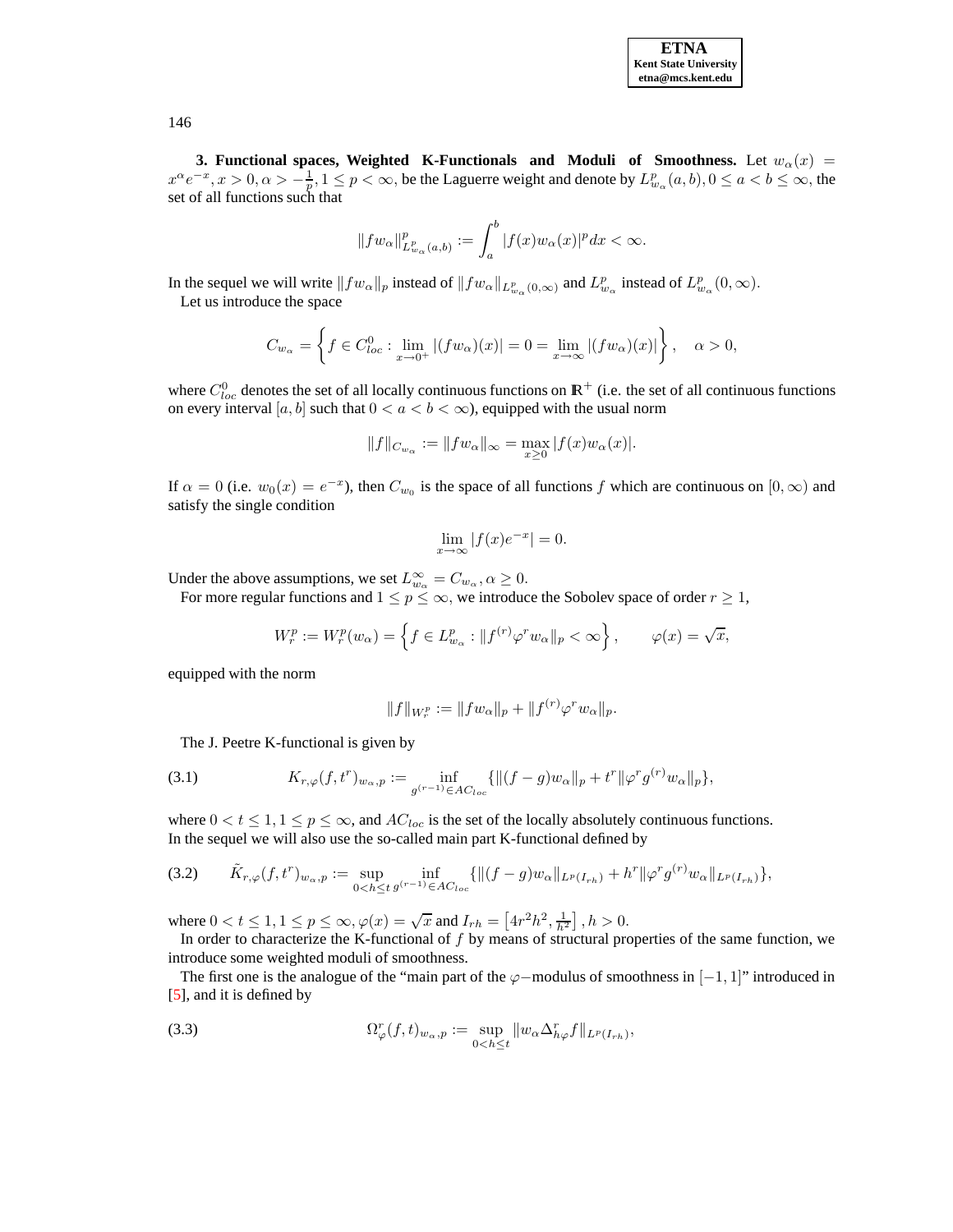**ETNA Kent State University etna@mcs.kent.edu**

147

where  $0 < t \leq 1, 1 \leq p \leq \infty, \varphi(x)$  and  $I_{rh}$  are the same as above and

$$
\Delta_{h\varphi}^r f(x) = \sum_{k=0}^r (-1)^k \binom{r}{k} f\left(x + \frac{h\varphi(x)}{2}\left(r - 2k\right)\right).
$$

The complete modulus of smoothness  $\omega_{\varphi}^r(f,t)_{w_{\alpha},p}$  is given by

(3.4)  

$$
\omega_{\varphi}^r(f,t)_{w_{\alpha},p} := \Omega_{\varphi}^r(f,t)_{w_{\alpha},p} + \inf_{P \in \mathbf{P}_{r-1}} \|w_{\alpha}(f-P)\|_{L^p(0,4r^2t^2)} + \inf_{Q \in \mathbf{P}_{r-1}} \|w_{\alpha}(f-Q)\|_{L^p(\frac{1}{t^2},\infty)},
$$

where  $0 < t \leq 1, 1 \leq p \leq \infty$ , and  $\mathbb{P}_m$  is the set of all algebraic polynomials of degree at most m.

The choice of the extreme values of the interval  $I_{rh} = \left[4r^2h^2, \frac{1}{h^2}\right]$  is, in short, suggested by the circumstance that "close" to zero,  $w_\alpha(x)$  behaves like  $x^\alpha$  (see for instance [\[5\]](#page-9-17), p. 59), and for  $x \to \infty$  (after a quadratic transformation),  $w_\alpha(x^2)$  behaves like a Hermite weight (see [\[5\]](#page-9-17), p. 182). Sometimes, in the proofs,  $\frac{1}{h^2}$  is replaced by  $\frac{A_1}{h^2}$ ,  $A_1 > 1$ , and  $4r^2h^2$  by  $A_24r^2h^2$  with  $A_2$  sufficiently large (say  $4A_2 > \frac{1}{4}$ ) (see [\[5\]](#page-9-17), p. 49). Since, after such a modification, the behaviour of  $\tilde{K}_{r,\varphi}(f,t^r)_{w_\alpha,p}$  and  $\Omega_{\varphi}^r(f,t)_{w_\alpha,p}$  does not change for  $t \to 0$ , we will preserve the same notations. We will use a similar convention for  $\omega_{\varphi}^r(f, t)_{w_{\alpha}, p}$  if the intervals  $(0, 4r^2t^2)$  and  $(\frac{1}{t^2}, \infty)$  are sometimes replaced by  $(0, A_1 4r^2t^2)$  and  $(\frac{A_2}{t^2}, \infty)$ , respectively.

<span id="page-5-0"></span>Moreover, for positive  $\alpha$ , we can define the modulus

(3.5)  
\n
$$
\tilde{\omega}_{\varphi}^r(f,t)_{w_{\alpha},p} := \Omega_{\varphi}^r(f,t)_{w_{\alpha},p} + \sup_{0 < h \leq t^2} \|w_{\alpha}\vec{\Delta}_h^r f\|_{L^p(0,4r^2t^2)} + \inf_{Q \in \mathbb{P}_{r-1}} \|w_{\alpha}(f-Q)\|_{L^p\left(\frac{1}{t^2},\infty\right)},
$$

where  $\vec{\Delta}_h^r$  is the ordinary r–th forward finite difference.

We observe that in the case  $p = \infty$  and  $r = 1$  from [\(3.5\)](#page-5-0), we have

$$
\tilde{\omega}_{\varphi}(f,t)_{w_{\alpha},\infty} \ge |(fw_{\alpha})(0)| + |(fw_{\alpha})(+\infty)|.
$$

Therefore, in the definition of  $C_{w_\alpha}$ ,  $\alpha > 0$ , the condition

$$
\lim_{x \to 0^+} |(fw_\alpha)(x)| = 0 = \lim_{x \to \infty} |(fw_\alpha)(x)|
$$

<span id="page-5-1"></span>is necessary in order to have  $\lim_{t\to 0} \omega_{\varphi}^r(f,t)_{w_\alpha,\infty} = 0.$ 

THEOREM 3.1. Let  $f \in L_{w_\alpha}^p$  and let  $K_{r,\varphi}(f,t^r)_{w_\alpha,p}$ ,  $\tilde{K}_{r,\varphi}(f,t^r)_{w_\alpha,p}$ ,  $\Omega_{\varphi}^r(f,t)_{w_\alpha,p}$ ,  $\omega_{\varphi}^r(f,t)_{w_\alpha,p}$ and  $\tilde{\omega}^r_\varphi(f,t)_{w_\alpha,p}$  be defined as in [\(3.1\)](#page-4-0) – [\(3.5\)](#page-5-0) respectively, with r an arbitrary positive integer. Then, for  $\alpha > -\frac{1}{p}$  and  $1 \leq p \leq \infty$ , we have

<span id="page-5-2"></span>(3.6) 
$$
\Omega^r_\varphi(f,t)_{w_\alpha,p} \sim \tilde{K}_{r,\varphi}(f,t^r)_{w_\alpha,p},
$$

*and*

(3.7) 
$$
\omega_{\varphi}^r(f,t)_{w_{\alpha},p} \sim K_{r,\varphi}(f,t^r)_{w_{\alpha},p}.
$$

*Moreover, for*  $\alpha > 0$  *and*  $1 \leq p \leq \infty$ *, we get* 

(3.8) 
$$
\omega_{\varphi}^r(f,t)_{w_{\alpha},p} \sim \tilde{\omega}_{\varphi}^r(f,t)_{w_{\alpha},p}.
$$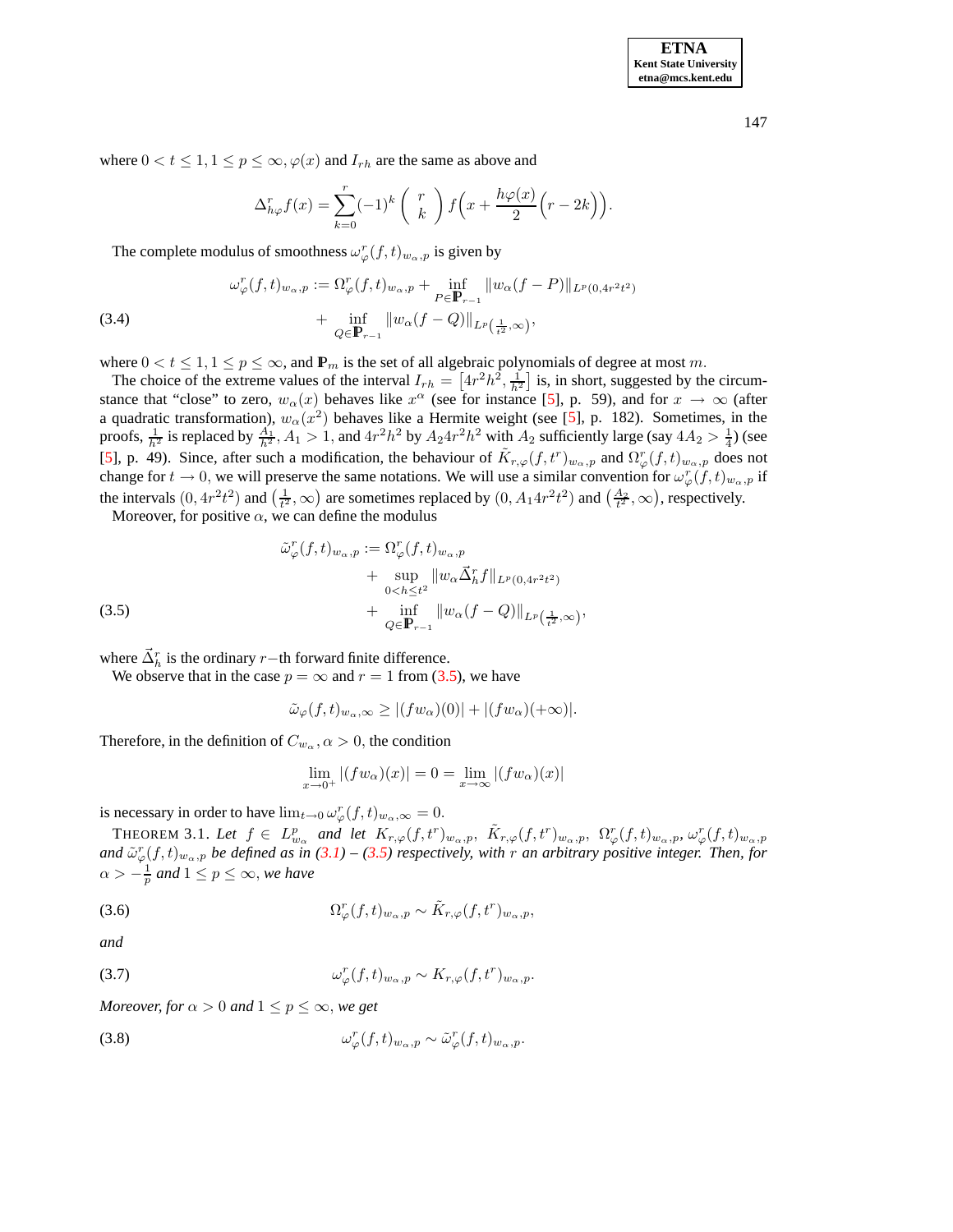

*Here*  $t < t_0$ , *where*  $t_0$  *and the constants in* "  $\sim$  " *are independent of* f *and* t.

Theorem [3.1](#page-5-1) will be useful in different contexts. For the time being we remark that  $\Omega_{\varphi}^r(f,t)_{w_{\alpha},p} \leq$  $\omega_{\varphi}^r(f,t)_{w_{\alpha},p}$  and, in general, the two moduli of smoothness are not equivalent. However, later on we will show that the equivalence holds for important classes of functions. In that case, it is more convenient to use the modulus  $\Omega_{\varphi}^r$ , since, by [\(3.6\)](#page-5-2), we have

$$
\Omega^r_\varphi(f,t)_{w_\alpha,p} \leq \mathcal{C} \sup_{0
$$

assuming the boundedness of the norm at the right-hand side. For example, if  $f(x) = |\log x|, x > 0, \alpha > -1$ and  $p = 1$ , for an arbitrary  $r \geq 1$ , we have

$$
\Omega^r_{\varphi}(f,t)_{w_{\alpha},1} \sim t^{2\alpha+2}.
$$

Now using  $\Omega_{\varphi}^r(f, t)_{w_\alpha, p}$ , as in the trigonometric case, we can define the Besov spaces  $B_{s,q}^p(w_\alpha)$ . To this end, set

$$
||f||_{p,q,s} = \begin{cases} \left( \int_0^1 \left[ \frac{\Omega_{\varphi}^r(f,t)_{w_{\alpha},p}}{t^{s+1/q}} \right]^q dt \right)^{1/q}, & 1 \le q < \infty, \\ \sup_{t>0} \frac{\Omega_{\varphi}^r(f,t)_{w_{\alpha},p}}{t^s}, & q = \infty, \end{cases}
$$

with  $1 \le p \le \infty$  and  $0 < s < r$ , and define  $B_{s,q}^p(w_\alpha)$  as

$$
B_{s,q}^p(w_\alpha) = \{ f \in L_{w_\alpha}^p : ||f||_{p,q,s} < \infty \},\
$$

equipped with the norm

$$
||f||_{B_{s,q}^p(w_\alpha)} = ||fw_\alpha||_p + ||f||_{p,q,s},
$$

 $1 \leq p, q \leq \infty, s > 0$ . These spaces were introduced in [\[3\]](#page-8-1), and until now they have not been studied much. Later on, using the error of best polynomial approximation, we will give some equivalent expression for the norms.

**4. Polynomial approximation.** Denote by  $E_m(f)_{w_\alpha, p} = \inf_{p \in \mathbb{P}_m} ||(f - p)w_\alpha||_p, 1 \le p \le \infty$ , the error of best approximation of  $f \in L^p_{w_\alpha}$  by means of algebraic polynomials. One of the basic ideas in the theory of polynomial approximation is to characterize the smoothness of a function by means of the convergence order of its best approximation. To this end some suitable moduli of smoothness are the main tools. The next theorem, recently proved in [\[3\]](#page-8-1), is the analogue to the trigonometric case (Jackson theorem and Stechkin inequality).

<span id="page-6-2"></span>THEOREM 4.1. *For all*  $m, r \in \mathbb{N}$  and  $f \in L^p_{w_\alpha}, \alpha > -1/p, 1 \leq p \leq \infty$ , there exists a positive constant C*, independent of* m *and* f*, such that*

<span id="page-6-0"></span>(4.1) 
$$
E_m(f)_{w_{\alpha},p} \leq C \omega_{\varphi}^r \left(f, \frac{1}{\sqrt{m}}\right)_{w_{\alpha},p}, \quad r < m,
$$

<span id="page-6-1"></span>(4.2) 
$$
\omega_{\varphi}^r\left(f,\frac{1}{\sqrt{m}}\right)_{w_{\alpha},p} \leq \frac{C}{(\sqrt{m})^r} \sum_{k=0}^m (1+k)^{\frac{r}{2}-1} E_k(f)_{w_{\alpha},p}.
$$

Moreover, if  $\alpha > 0$ ,  $\omega_{\varphi}^r$  can be replaced by  $\tilde{\omega}_{\varphi}^r$  in [\(4.1\)](#page-6-0) and [\(4.2\)](#page-6-1). If we want to estimate  $E_m(f)_{w_{\alpha},p}$  by means of the "main part" modulus of smoothness  $\Omega^k_{\varphi}(f,t)_{w_{\alpha},p}$ , we obtain a weaker version of the Jackson theorem.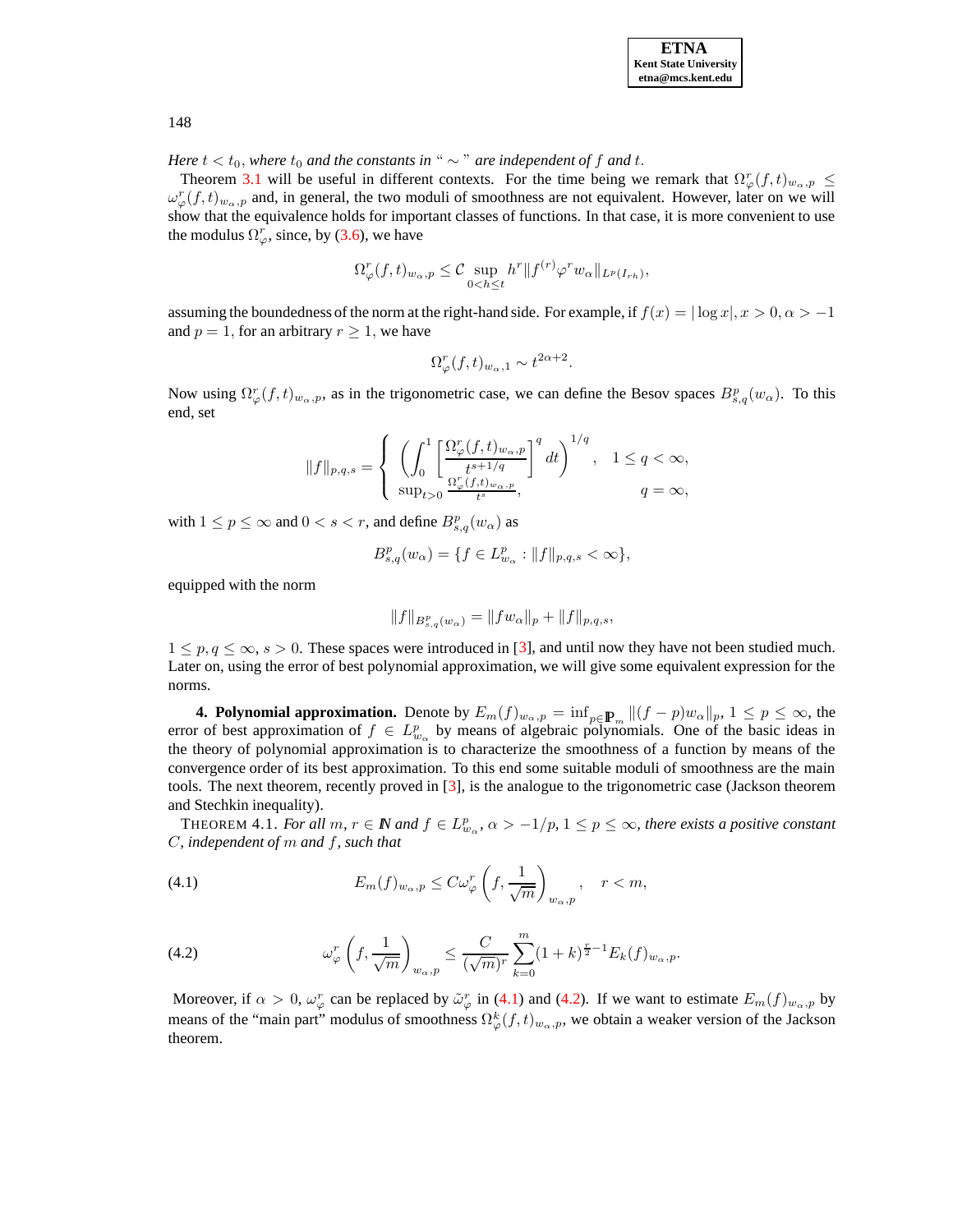**ETNA Kent State University etna@mcs.kent.edu**

THEOREM 4.2. *Under the assumptions of Theorem [4.1,](#page-6-2) we have*

(4.3) 
$$
E_m(f)_{w_\alpha,p} \leq C \int_0^{\frac{1}{\sqrt{m}}} \frac{\Omega_\varphi^r(f,t)_{w_\alpha,p}}{t} dt, \quad r < m,
$$

*where* C *is independent of* m *and* f*.*

Obviously, since  $\Omega^r_\varphi(f,t)_{w_\alpha,p} \leq \omega^r_\varphi(f,t)_{w_\alpha,p}$ , [\(4.2\)](#page-6-1) is still true with  $\Omega^r_\varphi$  instead of  $\omega^r_\varphi$ . From this last remark it follows that if r is a positive integer, then for any positive  $\lambda < r$ ,  $E_m(f)_{w_\alpha, p} \sim \frac{1}{(\sqrt{m})^\lambda}$  is equivalent to  $\omega_{\varphi}^r(f,t)_{w_{\alpha},p} \sim t^{\lambda}$  and  $\Omega_{\varphi}^r(f,t)_{w_{\alpha},p} \sim t^{\lambda}$ . A generalization of this fact is given by the following equivalences which are true for  $1 \le p \le \infty$  and  $r > 0$ ,

<span id="page-7-0"></span>(4.4) 
$$
\left(\sum_{k=1}^{\infty}[(1+k)^{\frac{r}{2}-\frac{1}{q}}E_k(f)_{w_{\alpha},p}]^q\right)^{1/q} \sim \left(\int_0^1 \left[\frac{\Omega_{\varphi}^k(f,t)_{w_{\alpha},p}}{t^{r+\frac{1}{q}}}\right]^q dt\right)^{1/q},
$$

 $1 \leq q < \infty, k > r$ ,

<span id="page-7-1"></span>(4.5) 
$$
\sup_{k\geq 1} (1+k)^{\frac{r}{2}} E_k(f)_{w_{\alpha},p} \sim \sup_{t>0} \frac{\Omega_{\varphi}^k(f,t)_{w_{\alpha},p}}{t^r}, \quad k>r.
$$

Consequently, [\(4.4\)](#page-7-0) and [\(4.5\)](#page-7-1) are equivalent expression of the seminorms which characterize the Besov type spaces defined in Section 2. The case  $p = 2$  is of special interest, since the error of best approximation can be expressed by means of the Fourier coefficients of the function  $f$ . Here the details are omitted, but the interested reader can consult [\[3\]](#page-8-1). Finally we like to recall the following equivalence [\[3\]](#page-8-1),

$$
(4.6) \t\t \t\t \omega_{\varphi}^r \left(f, \frac{1}{\sqrt{m}}\right)_{w_{\alpha}, p} \sim \inf_{P_m \in \mathbf{P}_m} \left\{ \|(f - P_m)w_{\alpha}\|_p + \frac{1}{(\sqrt{m})^r} \|P_m^{(r)} \varphi^r w_{\alpha}\|_p \right\},
$$

which holds true for  $1 \le p \le \infty$ ,  $\alpha > -1/p$ ,  $f \in L^p_{w_\alpha}$  and with the constant in "∼" being independent of  $m$  and  $f$ .

Unfortunately, while the theory on best approximation appears to be complete, there are not many concrete approximation processes in  $\mathbb{R}^+$  available in the literature which are based on Laguerre polynomials. This circumstance is due to the behaviour of  $p_m(w_\alpha, x)$  in a wide neighbourood of the point 4m. A negative example is the following. If  $L_m(w_\alpha, f)$  denotes the Lagrange polynomial interpolating a function  $f \in L_{\sqrt{w_\alpha}}^{\infty}$ on the zeros of  $p_m(w_\alpha)$ , then the corresponding sequence of the Lebesgue constants  $\{\Vert L_m(w_\alpha)\Vert_{\sqrt{w_\alpha}}\}_m$ , where  $||L_m(w_\alpha)||_{\sqrt{w_\alpha}} = \sup_{||f\sqrt{w_\alpha}||_\infty=1} ||L_m(w_\alpha, f)\sqrt{w_\alpha}||_\infty$ , diverges with order  $\sqrt[6]{m}$  [\[13\]](#page-9-7). Moreover, for the time being, the behaviour of  $L_m(w_\alpha, f)$  in  $L^p_{w_\alpha}$  is not known, and consequently there are still only few and unsatisfactory results on numerical quadrature. Probably, concerning this subject some new idea is needed.

Now we would like to mention two classical results concerning the Fourier and de la Valleé-Poussin sums. The first result is due to R. Askey and S. Weinger [\[1\]](#page-8-2) and to Muckenhoupt [\[16\]](#page-9-8). Denote by  $S_m(w_\alpha, f)$  the m–the Fourier sum of the function f in the system of the Laguerre polynomials. For any  $f \in L^p_{\sqrt{w_\alpha}}$ , we have

<span id="page-7-2"></span>(4.7) 
$$
||S_m(w_\alpha, f)\sqrt{w_\alpha}||_p \leq C||f\sqrt{w_\alpha}||_p
$$

for  $\alpha > -\frac{1}{2p}$  and  $\frac{4}{3} < p < 4$ . The authors also show that [\(4.7\)](#page-7-2) does not hold for  $p \in (1, 4/3] \cup [4, \infty)$ . The small range of p motivated B. Muckenhoupt  $[16]$  to obtain inequalities of the type

(4.8) 
$$
||S_m(w_\alpha, f)u||_p \le ||fv||_p \quad 1 < p < \infty,
$$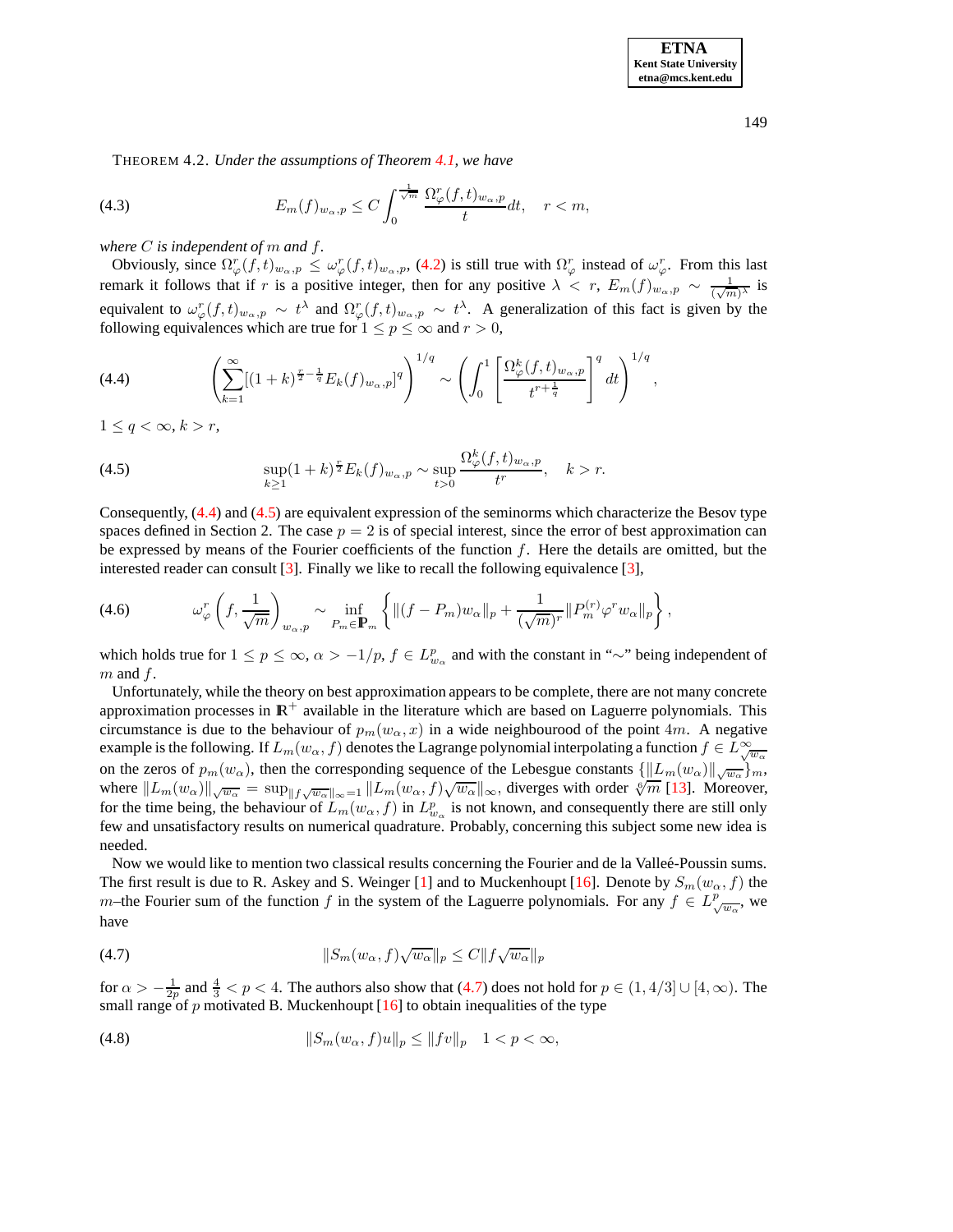| <b>ETNA</b>                  |
|------------------------------|
| <b>Kent State University</b> |
| etna@mcs.kent.edu            |

where u and v are suitable weight functions with  $u \neq v \neq \sqrt{w_{\alpha}}$  in general. In [\[1\]](#page-8-2) the authors also showed that the proved results, in some sense, were not improvable. Some years later in [\[20\]](#page-9-18), E. L. Poiani, a Ph.D student of Muckenhoupt, proved a theorem on the boundedness of the first Cesaro sum  $\sigma_m(f, x)$  =  $\frac{1}{m}\sum_{k=0}^{m-1} S_k(w_\alpha, f, x)$ . Here we recall a consequence of this result.

THEOREM 4.3. Let  $V_m(w_\alpha, f) = \frac{1}{m} \sum_{k=m}^{2m-1} S_k(w_\alpha, f) \in \mathbb{P}_{2m-1}$  with  $\alpha > -1$  and  $u(x) = x^{\frac{\alpha}{2}} e^{-x} x^r$ . *If*

<span id="page-8-3"></span>
$$
-\frac{1}{p} - \min\left(\frac{\alpha}{2}, \frac{1}{4}\right) < r < 1 - \frac{1}{p} + \min\left(\frac{\alpha}{2}, \frac{1}{4}\right)
$$

*and*

$$
-\frac{2}{3p} - \frac{1}{2} \le r \le -\frac{2}{3p} + \frac{7}{6},
$$

*then, for any*  $f \in L^p_w$ ,  $1 \leq p \leq \infty$ *, we have* 

$$
\| [f - V_m(w_\alpha, f)]u\|_p \le cE_m(f)_{u,p},
$$

where  $C$  is independent of  $m$  and  $f$ , and  $E_m(f)_{u,p}$  is the error of best polynomial approximation in  $L^p_u$ .

Obviously, Theorem [4.3](#page-8-3) is very useful from the theoretical point of view, but the construction of  $V_m$  is very hard due to the computation of the Fourier coefficients. Moreover, if these coefficients are approximated by means of a quadrature formula, then the nature of the operator  $V_m(w_\alpha) : L_u^p \to L_u^p$  is modified (since the function must be Riemann–integrable), and the behaviour of the new operator is not known. In spaces of weighted continuous functions, and in the numerical applications, the next theorem is more useful. Denote by  $w_{2\gamma}(x) = x^{2\gamma}e^{-x}$ ,  $\gamma \ge 0$ , a Laguerre weight and let  $L^{\infty}_{\sqrt{w_{2\gamma}}}$  be the corresponding functional space (see Section 3). For any  $f \in L^{\infty}_{\sqrt{w_{2\gamma}}}$ , denote by  $L_{m+1}(w_{\alpha}, f)$  the Lagrange interpolation polynomial of the function  $f$  on the knots

$$
x_1, x_2, \ldots, x_m, 4m,
$$

where  $x_i = x_{m,i}(w_\alpha)$  are the zeros of  $p_n(w_\alpha)$ . With these notations, we can state the following theorem THEOREM 4.4. For any function  $f \in L^{\infty}_{\sqrt{w_{2\gamma}}}$  and for some positive constant C independent of f and m, *we get*

$$
\|(f-L_{m+1}(w_\alpha,f))\sqrt{w_{2\gamma}}\|_\infty\leq CE_m(f)_{\sqrt{w_{2\gamma}},\infty}\log m,
$$

*if* and only *if* the parameters  $\alpha > -1$  and  $\gamma \geq 0$  satisfy the conditions

$$
\frac{\alpha}{2}+\frac{1}{4}\leq \gamma\leq \frac{\alpha}{2}+\frac{5}{4}.
$$

Unfortunately, as said before, for the  $L^p$  norm there is no analogous theorem in the literature for the time being, but the author will return to this argument elsewhere.

## **REFERENCES**

- <span id="page-8-2"></span><span id="page-8-0"></span>[1] R. ASKEY AND S. WAINGER, *Mean convergence of expansions in Laguerre and Hermite series*, Amer. J. Math. 87 (1965) 695–708
- [2] W. CHEN AND Z. DITZIAN, *Best Approximation and* K−*Functionals*, Acta Math. Hungar. 75 (3) (1997), 165-208.
- <span id="page-8-1"></span>[3] M. C. DE BONIS, G. MASTROIANNI AND M. VIGGIANO, K*-functionals, moduli of smoothness and weighted best approximation on the semiaxis*, to appear in the Proceedings of the Alexits Memorial Conference.